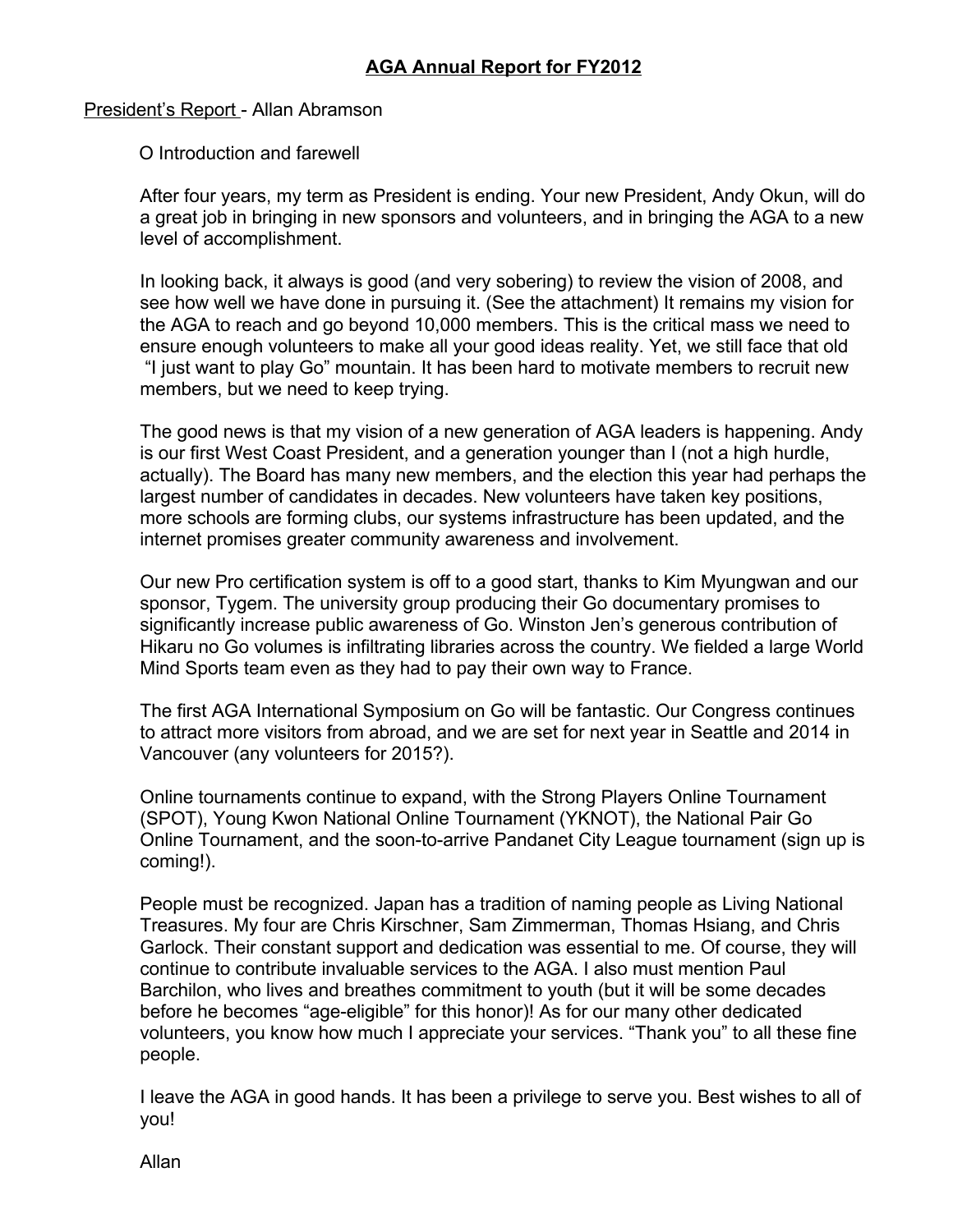## **International Activities - Thomas Hsiang, VP for International Affairs**

### International Tournament Scene

AGA players participated in a number of international tournaments in the past 12 months, including two new events. There will be even more international tournaments in the next 12 months.

The 10<sup>th</sup> World Student Oza was held Feb 28-29 2012, in Tokyo. Representing US was Yue Zhang, who placed 7<sup>th</sup>. The 11<sup>th</sup> event will be held in Feb. 2013 in Tokyo.

The 32<sup>nd</sup> World Amateur Go Championship was held May 26 – June 2 2011, in Matsue City, Japan. This historical city is famous for its ancient castles, extensive shorelines, and a beautiful inland lake. Taking place shortly after the big earthquake, the 32<sup>nd</sup> WAGC was nevertheless marked with great hospitality and superb organization by the hosts. Representing the US was Eric Lui, whose 3<sup>rd</sup> place finish tied a historic high for AGA players in this tournament.

Guangzhou Qiyuan hosted the 33<sup>rd</sup> WAGC May 12-16 2012. This is the first time the WAGC moved to South China. Playing for US was Yuan Zhou, another strong and popular player from the DC area. Unfortunately, Yuan finished in 21<sup>st</sup> place, the worst finish ever by an AGA player! The very different results in two consecutive years by comparable players were clearly indicative of the competitive nature of international play, where European and South Asian players are rapidly advancing in their playing strengths.

The WAGC will return to Japan in early June 2013, in the city of Sendai. This charming city was near the epicenter of the last earthquake, but has rapidly recovered to its former glory. Many players will surely look forward to visiting it next year. The 35<sup>th</sup> WAGC will be held in Korea in 2014, the first time this event moves outside of Japan and China.

The Korean Prime Minister Cup was held Oct 22-23 2011 in Pohang-si, Korea. Of special note was that Frederick Balwit, the AGA Teacher of the Year, was sent as the guest official, while Curtis Tang earned his right to represent US. But, through a series of mishaps, Curtis did not receive the tournament information until the last moment. It was impossible for him to get ready and Fritz was forced to substitute for Curtis. He did well to win two games.

The 22<sup>nd</sup> International Pair-Go Championship was held Nov 19-20, 2011 in Tokyo. Yuan Zhou and Roxanne Tam played for the US. The 23<sup>rd</sup> event will be held Nov 3-4, 2012.

The inaugural SportAccord World Mind Games (SAWMG) was held at the Beijing Convention Center, Dec 8-17 2011. Organized by SportAccord (formerly GAISF), this prestigious tournament provided generous travel, accommodation, and prize money to 30 of the world's top players. The tournament was organized in a team format, with five players from each of the main Go-playing countries/regions, and each team further contributed a pair for a second, pair-go tournament. AGA used a selection tournament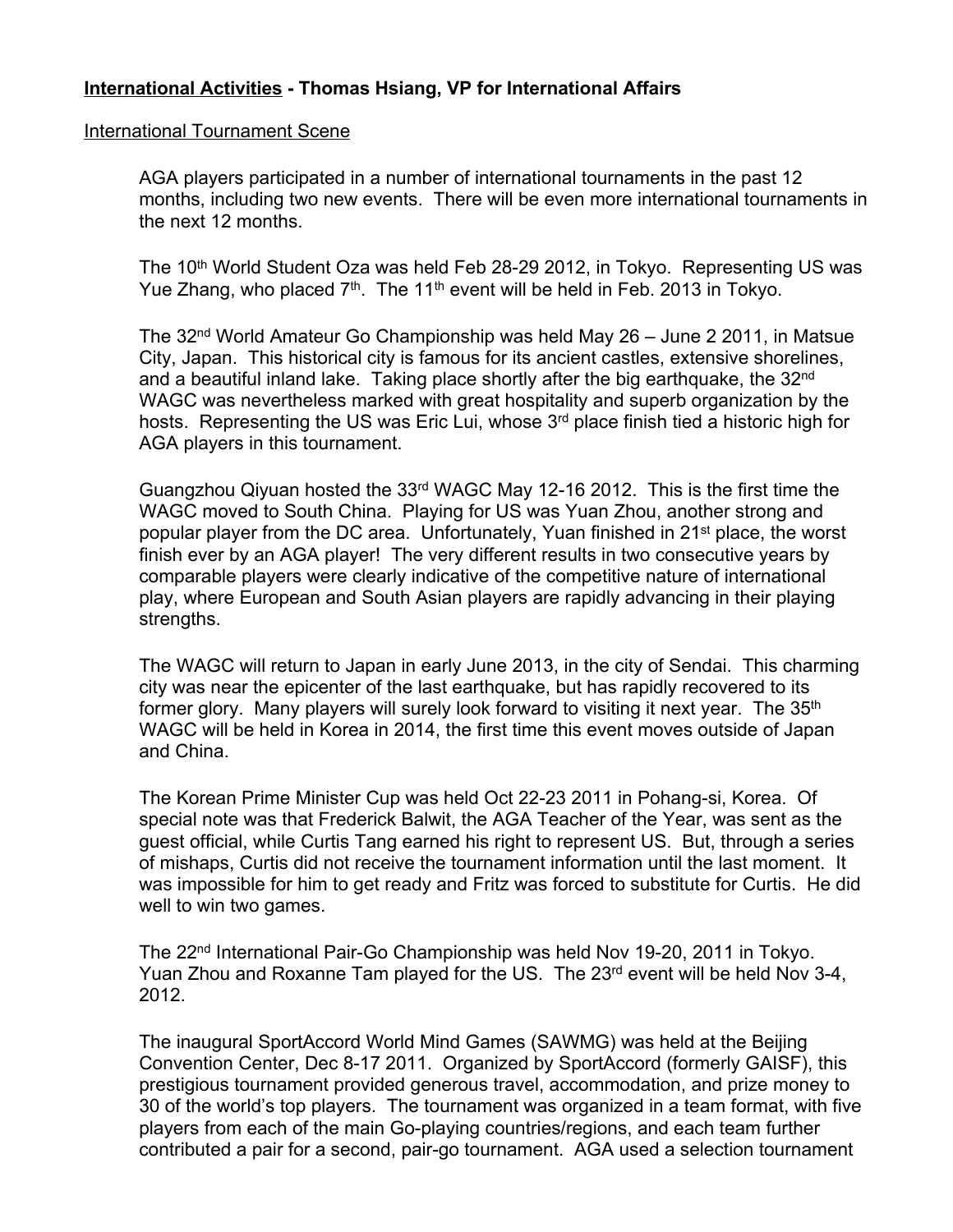run on KGS to select five players: Yun Feng 9p, Mingjiu Jiang 7p, Andy Liu, Jie Li, and Ke Huang. In addition, Yun Feng and Jie Li played in the pair-go tournament. The US placed fifth, ahead of the EGF, for both the team and pair competitions.

The 2<sup>nd</sup> SAWMG will take place Dec 12-19, 2012, in Beijing. The tournament is changed to include only singles and pair medals. Out of the total of 28 invitees, the US is invited to send one male and one female player.

The quadrennial World Mind Sports Games returns in 2012 to Lille, France on Aug 9-23. WMSG-II will feature five sports: Go, Bridge, Chess, Draughts, and Xiangqi. The Go portion will be an all-amateur event, offering medals for men and women singles, team, pair-go, and youth competitions. Any member country may send a team to this event.

Another quadrennial event, the Ing Cup, also returns in 2012. Thanks to the muchreduced tension across the Taiwan Strait and a less restrictive visa policy against Chinese players, the event could be held in Taipei, Taiwan, for the first time. A very large contingent of Chinese Go officials, government officials, and other social dignitaries descended on the island for the May 23-27 first three rounds. Go (or Goe ^^) in this case truly fulfilled its role as a bridge of friendship. Playing for the US, Hui-ren Yang 1p lost in the first round.

Two Chinese-sponsored international championships, both operating on a bi-annual basis, have started in early 2012 and will last well into the latter part of the year. The 9<sup>th</sup> Chunlan Cup was played in Taizhou City, March 28-31. Jing Yang from Canada won the North America representation right. For those unfamiliar with Yang, he was a contemporary of the famous player Ma Xiaochun. In Nie Weiping's book, he said the child prodigy Yang had more talent and potential than Ma! Mr. Yang lost in the first round.

The second tournament is the Bailing Cup, which inaugurates in 2012 and operates with a very different format. All professional players and a select few amateur players may enter in the elimination rounds, but they must all pay their own way to play. Only those who won the elimination tournament, along with seeded players, are guaranteed enough prize money to cover their expenses. A total of 365 players eventually registered, with the elimination rounds played Mar 3-8 2012. The AGA was given a single amateur slot, which went to Xinyu Tu. None of the US resident pros took up the offer of free entry to the tournament, however.

An older event, the Ing University Team Championship, invites a US team to play for the first time in 2012.

## The First International Go Symposium

In December 2012 I wrote and submitted a proposal to IMSA – the International Mind Sports Association – for the support of the first-ever North America International Go Symposium to be held in August 2012. The Symposium will bring international Go scholars together for a 2-day exchange of research results and would provide a platform for publication of their work. The requested budget of  $\epsilon$ 7,000 (about \$9,000) was fully awarded.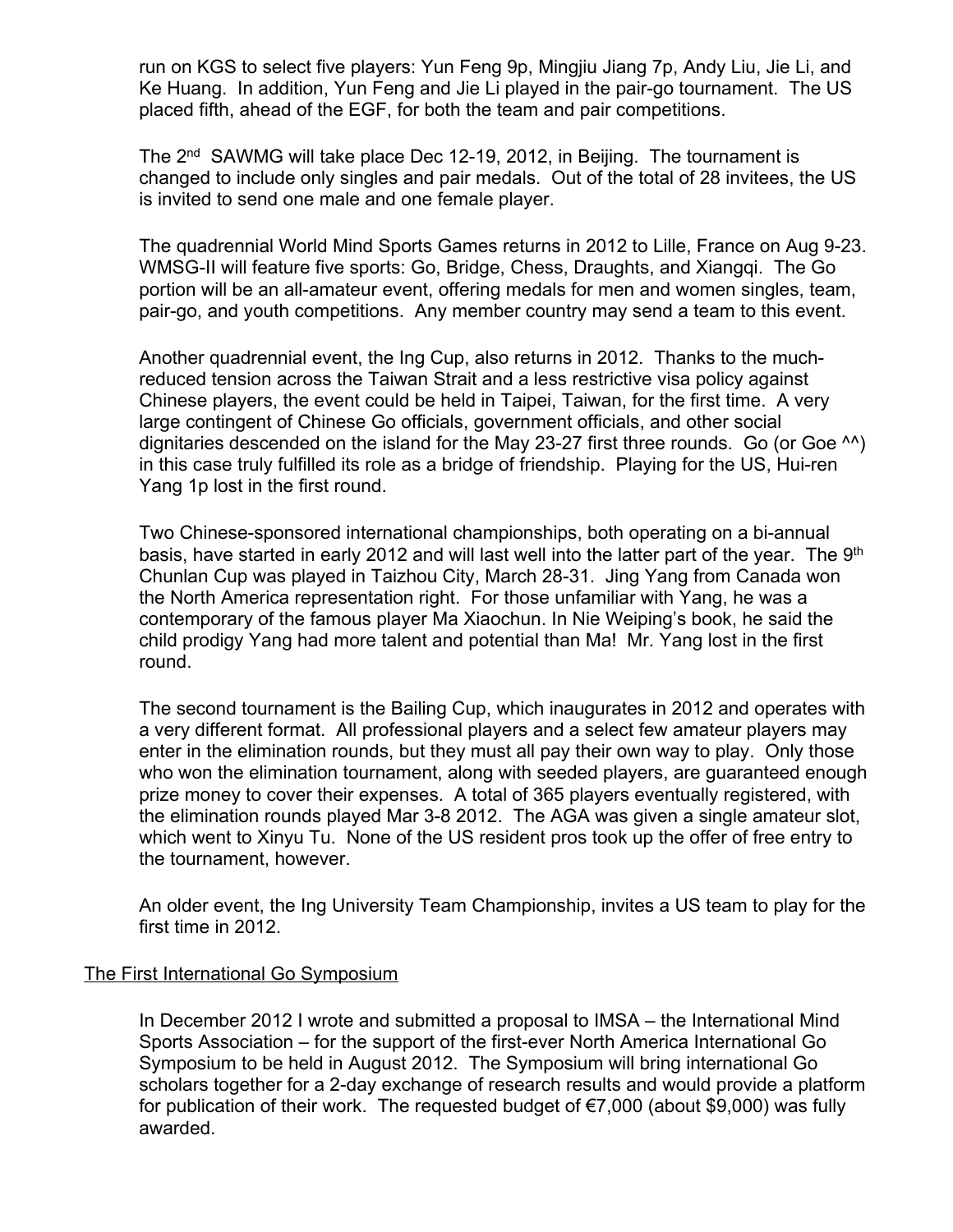Under the organization of Paul Celmer, Peter Freeman, and Peter Shotwell, the Symposium appears to be in good order. The founder of Atari - Nolan Bushnell - will be the keynote speaker. Other international special guests include Chen Zuyuan, the world's top Go rules and history expert, and Hotta Yumi, author of Hikaru-no-Go.

It is hoped that this Symposium will become a regular feature of the US Go Congress, perhaps on a bi-annual basis. The goal is to establish it as the main event for Go scholars who will use the Symposium and the AGA e-library as the main repository for their research.

### AGA Development Activities

Go has always enjoyed strong financial support from Asia. However, in the past, we have taken the role as only a passive recipient. Recently, with the formation of the AGA Development and Marketing Committee (Peter Freeman, Andy Okun, Paul Celmer, Thomas Hsiang), we are starting to proactively seek out sponsors, both domestic and international.

For the past 12 months, there has been some limited success. Besides the Symposium grant, we have secured agreement with NKB/Pandanet of Japan to sponsor a City League that will start in the fall of 2012. Of course the largest international support has come from Tygem in the sponsorship of the American pro system, which is due mostly to the single-handed effort of Myungwan Kim 9p.

We have also aggressively pitched the US Go Congress to the Asian markets. This year, we will see several contingents of Asian players at Black Mountain, including a new Chinese group. We also have received inquiries from other Chinese groups that indicate their interest in the Congress in 2013 and beyond.

The US remains an attractive vacation destination for the Chinese market. The much welcomed news from the State Department of a more relaxed policy of visa issuance will surely help in the future. I further believe that in the Chinese market, there are many potential sponsors that we could work with. This will be one of the top priorities of the Development Committee.

## Change in Leadership on the International Go and Mind-Sports Scene: What does the Future Hold?

Starting 2011 and lasting into 2013, we have seen/will see several major changes in leadership in Go and related mind-sport organizations. Some of them may have significant impact on the future of Go and mind-sport development.

The AGA will welcome a new President this summer who will probably have the help of a younger and enthusiastic volunteer group. Mirroring the US is the situation at Nihon Kiin, where a new president will bring with him new financial support and a younger group of assistants. This is good news for Japan Go and could also lay new hopes for our relationship.

Mind sports' biggest fan and supporter, SportAccord's president Hein Verbruggen, will step down in 2013, along with IOC's president Jacques Rogge; raising questions about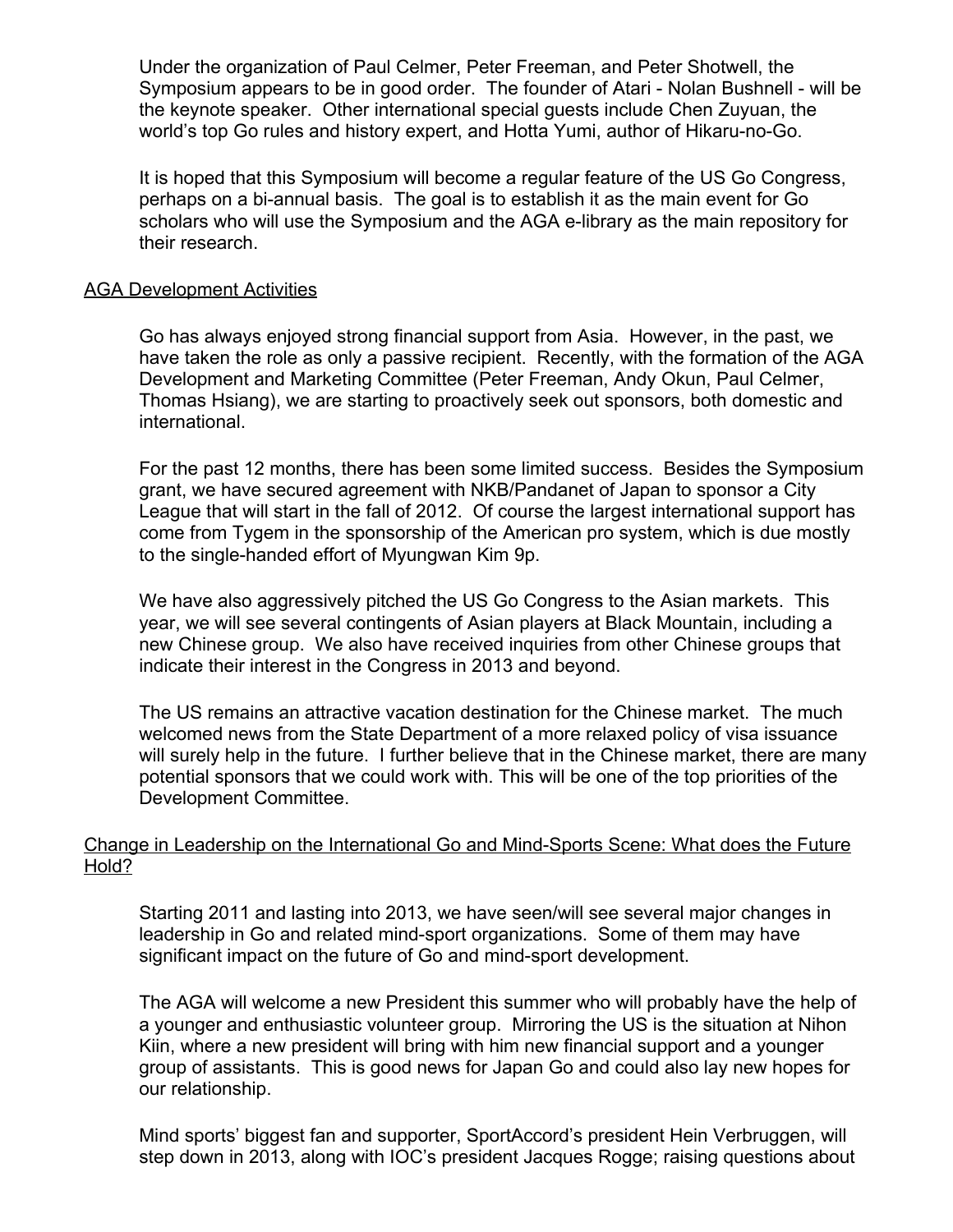whether mind sports will continue to enjoy a close tie with this strong sports organization. IGF itself also has a new president, the former UNESCO Director-General, Koichiro Matsuura. We have already seen an initial contact between IMSA and UNESCO, warming up to the talk of a UNESCO patronage of the mind sports. Could this lead to an increased emphasis of the cultural aspect of mind sports, as opposed to the sports aspect?

Quietly operating in the background is the establishment of several National Mind Sports Associations (NMSA's). The US NMSA was formed in 2011: Brazilian and Singapore NMSA's in 2012; Germany, Russia, Netherlands, and China will likely soon follow suit.

These groups have a major emphasis on promoting the educational and sociological values of mind sports. They have already accomplished a great deal in a very short time. For example, the US NMSA has won support of the Berkman Center of Harvard to start a mind-sport research network linking several universities. They indirectly funded the AGA's Symposium project, with IMSA as an intermediary. With a similar arrangement, they have also funded a South American Go teaching program that will start this fall in Venezuela. A new proposal is on the table that will start a teaching program for Draughts in West Africa (with Go and Chess to follow). There was a mindsport festival in London in Nov 2011 and a much-expanded second festival in July 2012 in Singapore is being organized that will feature items beyond the current five sports such as Gomoku and Sudoku! This proliferation of mind-sport activities deserves close observation and participation by AGA. I have involved Andy Okun to participate in the US NMSA.

------

The international Go scene is dynamic and interesting and promises to continue so. To conclude my report, I wish to express my appreciation of the support by our departing president Allan Abramson who has given me a free hand in this side of the AGA business for the past four years.

## **Communications - Chris Garlock, VP, Communications**

It's been both a routine and an unusual year for the AGA's communications team. Routine in that we've continued our high-quality coverage of U.S. and world go in the American Go E-Journal. Unusual in that we've spent the last year engaged in the arduous process of preparing to transfer the AGA's website. By the time this report is published, we expect the new site to have been successfully launched and look forward to building our communications on a much more robust and reliable structure.

Here are a few key highlights of the past year:

- Go News: we have now published nearly 1,700 posts on our go news site, continuing our original reporting on the U.S. go scene as well as compilations from news sources around the world. In addition to continuing to expand our global stable of contributors, the next major project we look to take on is adding our 2004-2008 EJ archives to the news site so that that material is readily available and searchable, rather than simply archived, as is the case now.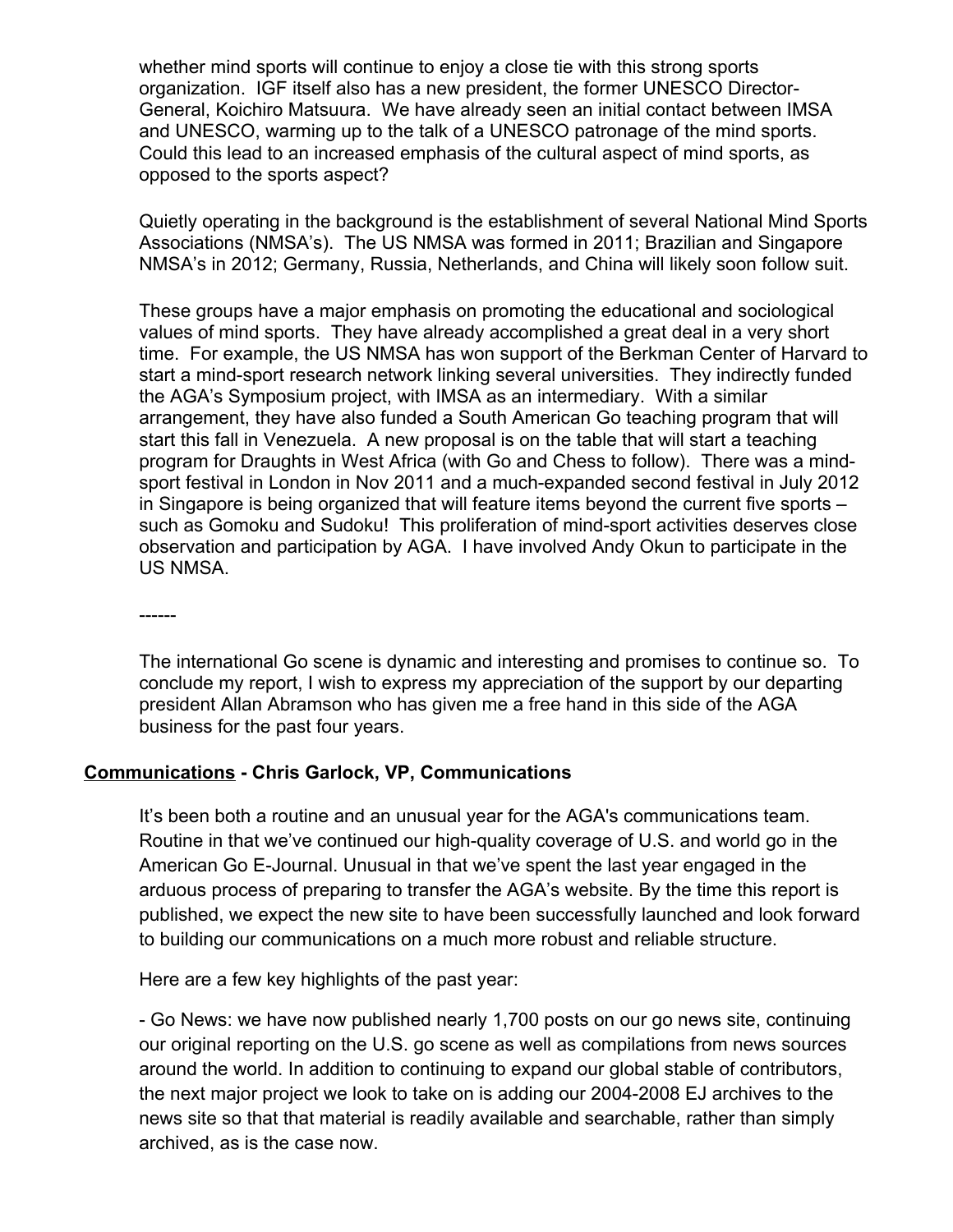- Special Reports/Online American Go Yearbook: In addition to our usual extended live coverage of major events like the World Amateur Go Championships and the U.S. Go Congress, we have issued several online compilations of that coverage, including the 2011 AMERICAN GO YEARBOOK: Member's Edition Collection of Games, Commentaries & More, the 2011 U.S. Go Congress Overview: Reports, Photos, Games & Commentaries, the 2012 Cotsen Overview: Reports/Games/Commentaries and 2012 WAGC at a Glance: Report/Game Index. The compilations bring all our coverage of these events together into handy all-inclusive posts with links to the stories, game records, crosstabs and more. Readers find this format much more user-friendly than the PDF versions we did for the Online American Go Yearbook the previous year, and as they are far less labor-intensive for our volunteer staff, we expect to continue and expand this approach.

- Website: This has easily been the biggest, most expensive, time- and energyconsuming project the comms team has taken on in many years. We will spare you the gory and tedious technical details of the myriad pieces of work that had to be accomplished to transfer the AGA's website to a more up-to-date structure, but thanks to the incredibly hard work of a small cadre of gifted volunteers (and the patience and support of AGA leadership), we now have a site that we'll be able to build on for many years to come.

- EJ Readership Stats: Total Readership: 11,238; Daily Member EJ: 1,560; Weekly Member EJ: 128; Daily former Member EJ: 3,266; Weekly Former Member EJ: 65; Daily Non-Member EJ: 5,675; Weekly Non-Member EJ: 544

- Proven Membership Driver: it bears repeating that the E-Journal and Yearbook continue to be highly-valued in the go community, cited by existing and new members as reasons for re-joining/joining, and previous promotions in the E-Journal have helped boost membership. The E-Journal continues to function as a valuable service to AGA members who receive the special Member's Only content each week and as an entry point for future members, hundreds of whom join the AGA each time we run a promotional effort. As noted in the 2008, 2009, 2010 and 2011 reports, such regular semi-annual promotions like the Go World and Yearbook offers which help retain existing members and recruit new members out of the ever-larger pool of non-members who sign up for the free edition of the E-Journal are clearly effective and we once again strongly recommend that the E-Journal and Membership staff work together to regularize the schedule in 2012-2013.

Volunteers: the AGA's communication team continues to recruit, train and retain an amazingly broad, diverse and committed group of volunteers; we look forward to continuing to work with them and new volunteers in the year ahead.

EJ/WEBSITE VOLUNTEERS/CONTRIBUTORS: Managing Editor: Chris Garlock; Website Editors: Roger Schrag, David Ormerod, Edward Zhang, Ivan Vigano; Games Editor: Myron Souris; Professionals: Michael Redmond 9P; Feng Yun 9P; Yilun Yang 7P; Guo Juan 5P; Alexandr Dinerchtein 3P. Contributors: Paul Barchilon (Youth Editor); Lawrence Ku (U.S. West Coast Reporter); Brian Allen (U.S. West Coast Photographer); Ian Davis (Ireland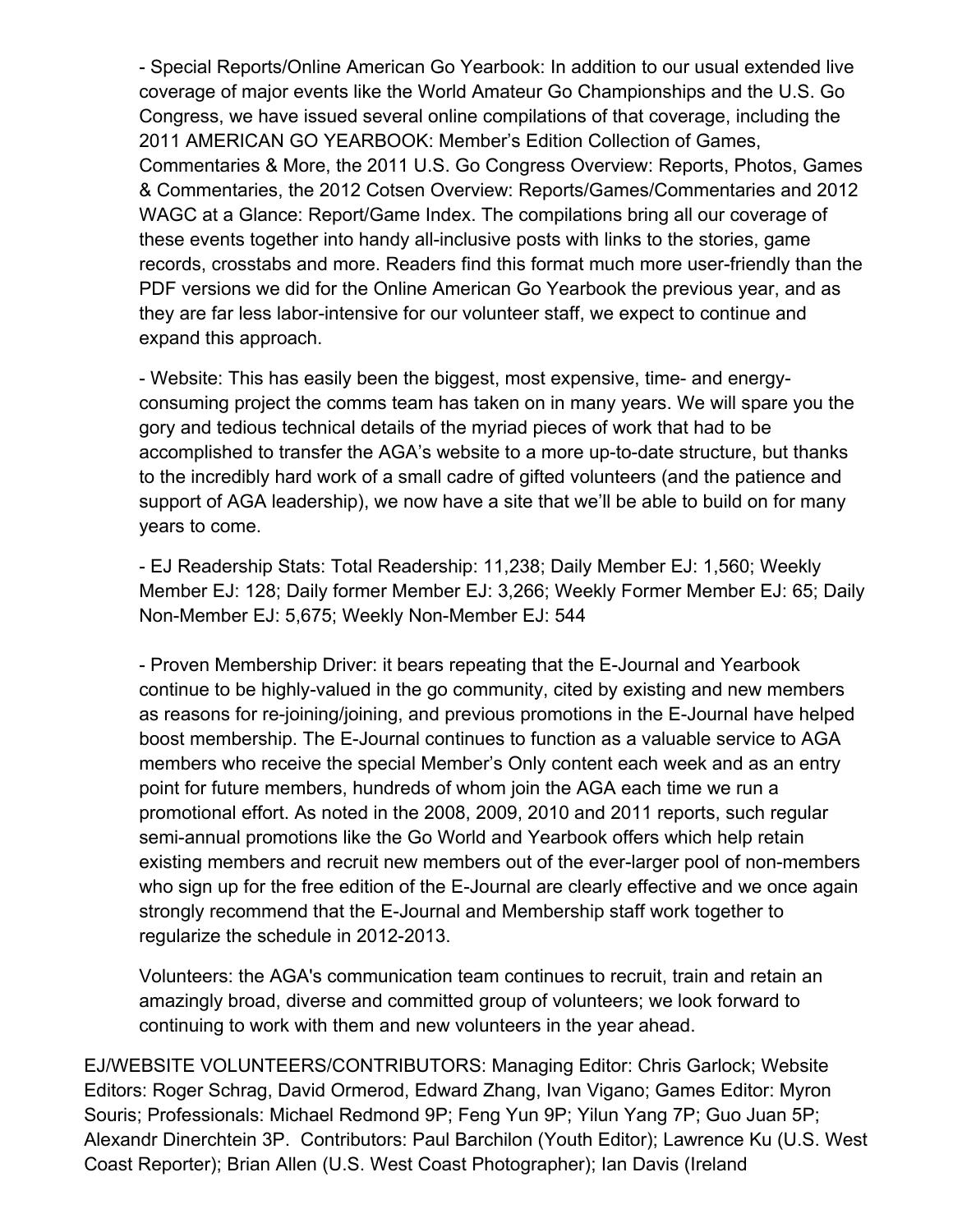Correspondent); Nicholas Roussos (Cyprus Correspondent); Horatio Davis (Australia/New Zealand Correspondent); Columnists: Kazunari Furuyama; Roy Laird; Peter Shotwell; Translations: Bob McGuigan (Japan)

2011 E-JOURNAL/WEBSITE/KGS REPORTING/BROADCASTING TEAM: Managing Editor: Chris Garlock; EJ Congress Team Assistant Manager Todd Heidenreich (who did double-duty as Pair Go TD) and IT Manager/Beverage Wrangler Steve Colburn, who keep our recording team well-supplied and running smoothly no matter what the crisis of the day might be. The always stylish KGS Admin Akane Negishi – who provided key pro relation support — was joined on-site by Greg Wright and was backed up by the usual crew of ever-helpful KGS admins, including Matthew Heymering, Mef, and FlameBlade, with Bill Shubert's support. Chris Burg, Richard Dolen and Dennis Wheeler anchored the recording/broadcasting teams for both the U.S. Open each morning and the North American Masters each night; Chris is the master of play-by-play reporting, Richard has been playing longer than the rest of the team combined and Dennis is the unflappable zen master of the team. Our other game recorders/broadcasters included Gordon Castanza, Calvin Clark, Jim Hlavka, John Mangual, Peter Martin, Michael Scudder, Daniel Short, Solomon Smilack (who also helped with some of the pro game commentaries this year), Phil Straus & Marc Willerth. Todd Blatt was once again our Simulcast Broadcaster for the nightly NAMT pro game commentaries and this year launched the "ToddCam" which provided some unusually-entertaining views of the top boards. Brian Allen and Phil Straus were our photographers this year, and deserve special recognition and appreciation for matching 2011's gorgeous location with such wonderful images of the Congress. EJ Youth Editor Paul Barchilon once again did our youth reporting and youth game recording/broadcast coordination and Roy Laird was our roving reporter. Finally, we owe a huge debt of gratitude to the professional go players who took the time to provide us with such great live game commentaries: Michael Redmond 9P, Seo Neong-Wook 9P, Wang Qun 8P, Mingjiu Jiang 7P, Maeda Ryo 6P, Hajin Lee 3P, Jennie Shen 2P, and Li Ting 1P.

WEBSITE TEAM: Chris Garlock, Roger Schrag, Steve Colburn, Joshua Simmons, Justin Kramer, Jason Preuss, Jonathan Bresler, Roy Laird, Phil Waldron, Sam Zimmerman, David Arteche and Bob Gilman.

# **Youth Activities - Paul Barchilon, Youth Coordinator**

This has been another great year for our youth programs. Our premiere event, the US Youth Go Championship, drew 66 kids for the online qualifier. The finals were held a few weeks later, and had our top 8 kids competing in a double-elimination tourney for the right to represent the US at the World Youth Championships. Calvin Sun 7d won that right in the Senior Division (under 16), while Aaron Ye 5d won in the Junior (under 12). Both boys will travel to China to compete, the week after the Go Congress.

The AGA has continued our close collaboration with the American Go Honor Society (AGHS), who are running many youth tournaments online. Their flagship event, the School Teams Tourney, drew 165 youth this year. Their Young Lions Tourney was also a big success, and they are helping build a new generation of players. Perhaps the most exciting part about the AGHS is that they are organized and run almost entirely by teenagers. This new generation of leaders is learning critical skills early, and we can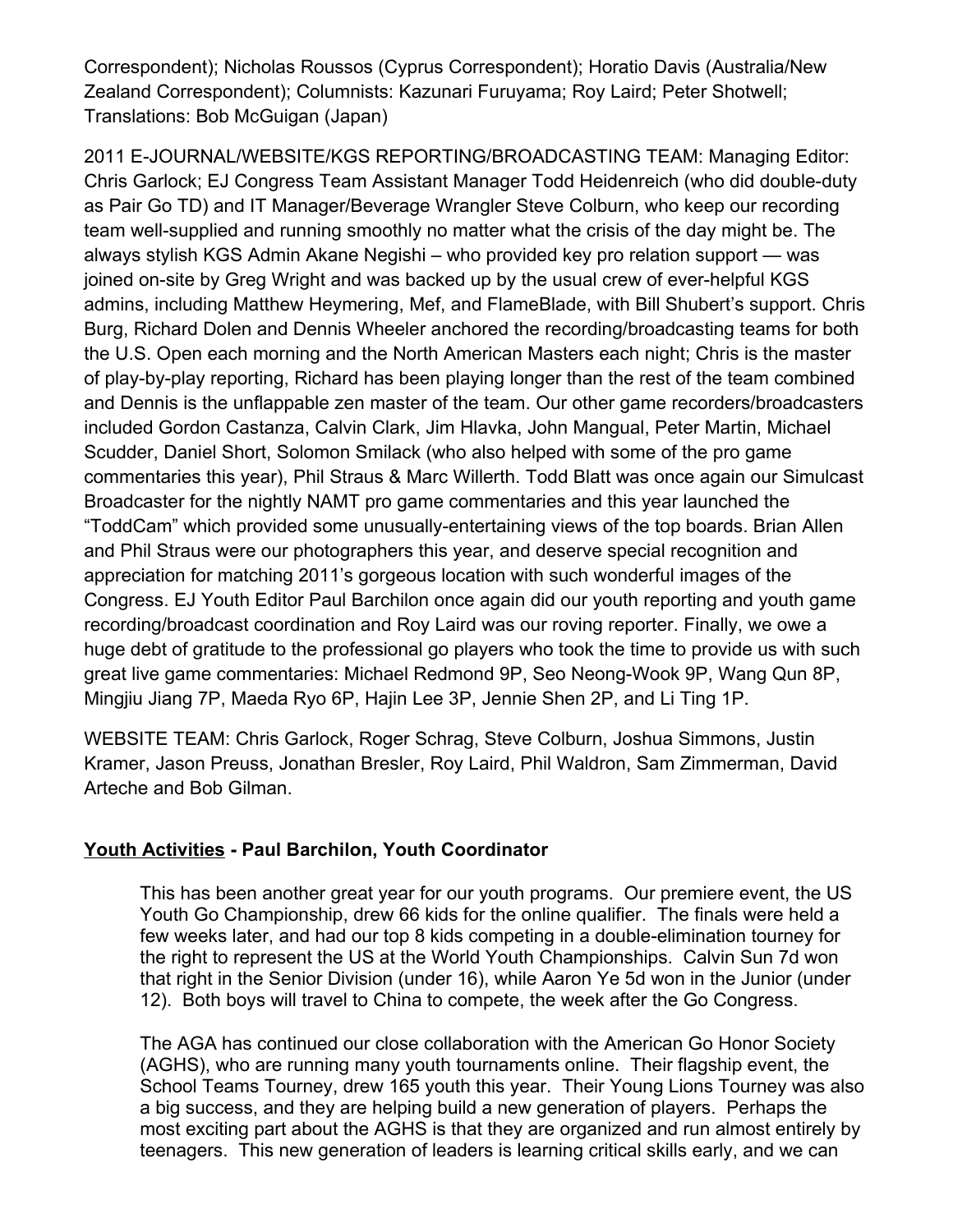look forward to their involvement in running the AGA in the future.

The Redmond Cup, now in its 19<sup>th</sup> year, continues to be run by Michael Bull. Four talented youth have won a free trip to congress to compete in the finals. Calvin Sun 7d and Jianing Gan 6d will compete in the Sr. (under 18) and Aaron Ye 5d and Austen Liao 2d will compete in the Jr. (under 12).

The AGF sponsored 36 youth scholarships to congress this year, and an additional 5 scholarships to the Go Camp as well. In outreach, we continued our major push to get Hikaru no Go into school and public libraries. I am pleased to report we placed Hikaru in over 200 libraries last year, and launched numerous youth Go clubs in conjunction with many of them. None of this would have been possible without Winston Jen's generous donation of 1,000 sets of the full series, which we continue to distribute. The AGF staffed a booth at the American Library Association's annual conference again, reaching out to 20,000 librarians from across the nation.

The AGF is honoring Joe Walters as Teacher of the Year for 2012. Walters started a Go program at his grandson's elementary school four years ago. Before long, about 150 of the school's 400 students were involved  $-$  ironically, his grandson was not among them. Starting with brief presentations during recess, the program soon moved to the lunchroom. Walters expanded his activities to another school as well, teaching and operating the program two days a week during lunch at each site. The principals of the two schools are good friends and maintain a friendly rivalry between their schools, so when Walters proposed an intramural tournament last year, they jumped at the chance and even provided a traveling trophy. Next, Walters hopes to teach participants in a local senior center and perhaps arrange for some of his students to meet and play with the seniors. He also enjoys teaching beginners on **[KGS](http://usgo.us1.list-manage.com/track/click?u=bc8dd13391088ff007261ae07&id=ece2b6a6b9&e=629fc8e5bb)** and can often be found in the Beginner's Room as "Jodageezer". Walters will share his tips for success in a round table for Go teachers, on Monday at 5pm, in BRC Board Room.

### **Marketing and Development Committee - Peter Freedman, Chair**

### First Annual Report: July, 2012

Establishment. The AGA Fund raising committee was formed after a call for volunteers in the EJournal in the winter of 2011.

Membership. Initial members were Andy Okun, Chair, Thomas Hsiang, Joannne Phipps, Paul Celmer, and Peter Freedman. Joanne left the committee for personal reasons. Peter Freedman became the chair. Lisa Scott has recently joined the committee.

Mission. Initially the mission was to raise money. Subsequent discussions led to a reformulation of the mission to promoting Go in the U.S. The committee changed its name to the Marketing and Development Committee.

#### **Strategy**

1. Identify companies in whose interest it is to associate themselves with Go, as sponsors or in other ways. Such companies include but are not limited to U.S. companies doing business in Asia, Asian companies, gaming companies, hi tech companies, and AI companies.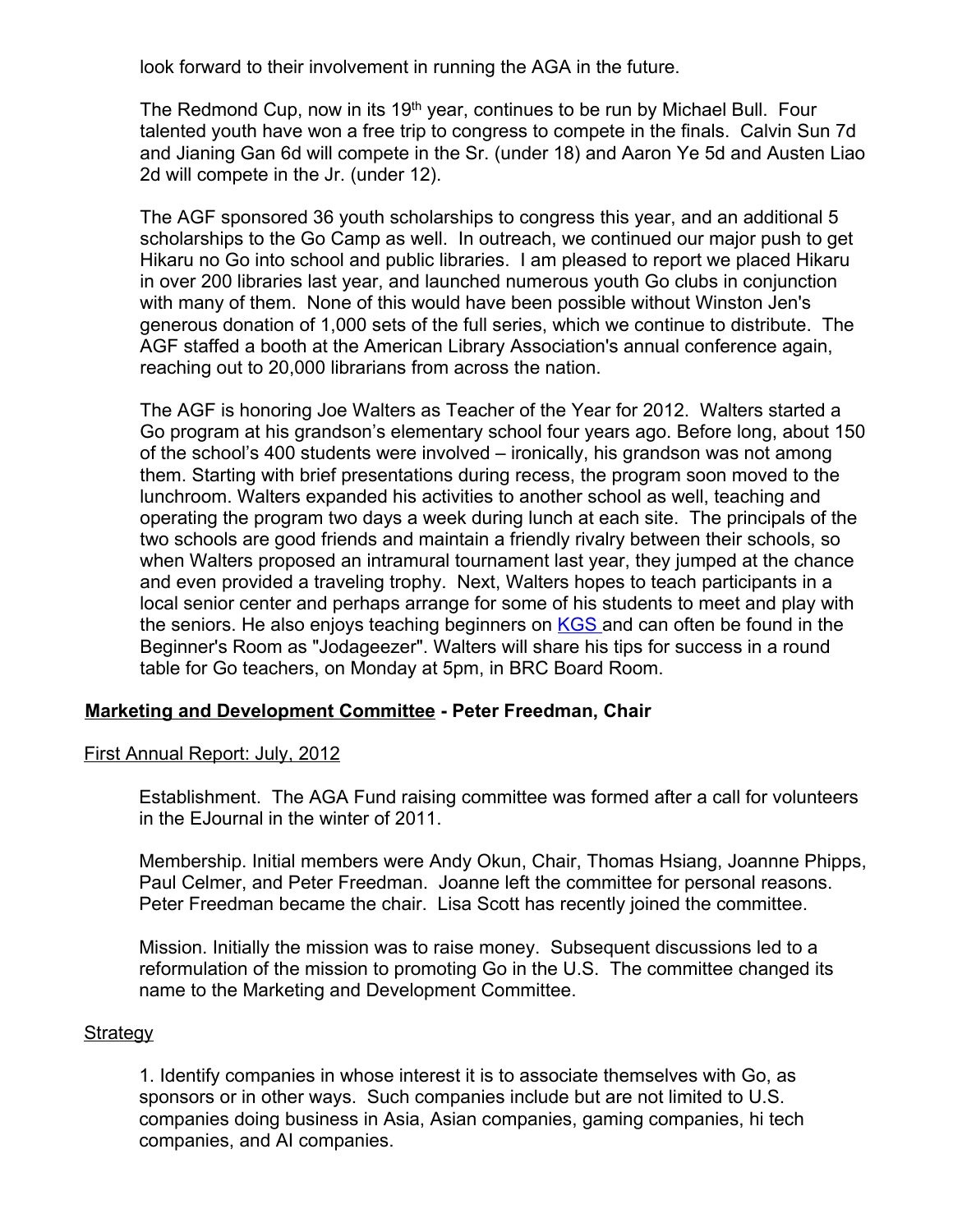a. Develop marketing materials.

b. Market sponsorship of major activities to these companies (Congress, pro league, NMSA, etc).

2. Identify high-profile Go players and engage them in helping the committee achieve its mission.

3. Utilize social media to spread awareness of Go. Possibly develop a Go-themed music video.

4. Obtain rights to use Hikaru No Go for non-profit purposes.

5. Engage the American Go community in the committee's efforts by contacting chapter reps to explain our work and asking them if they or their members can help.

### Significant achievements to date

We have developed the mission for the committee and honed in on the strategy to accomplish this mission. Considerable amount of time was devoted to developing professional-quality promotional materials for the AGA and for the US Go Congresses. These materials have been sent to a number of US companies, foundations, and individuals, as well as to our international friends and potential partners.

On the tangible side, we point to the success of securing a five-year agreement with Pandanet to sponsor the Pandanet-AGA City League, starting Fall, 2012, that will add to the high-profile Go competitions in North America. We have also secured the funding for the first AGA International Go Symposium, which we hope will continue on a regular basis and become the center stage for scholarly activities in Go.

Most importantly, the committee has made great strides in reaching out to friends of American Go. For example, we successfully invited Nolan Bushnell to be the keynote speaker for our Go Symposium. In addition, a slate of well-known international Go scholars will make their presentations. They come from China, Japan, Korea, Mexico, Europe, in addition to the US, and all but guarantee the Symposium to be a success.

We have sent many invitations to Chinese commercial and government interests. This year, for the first time, we will have a mind-sport delegation from Shandong province to the Black Mountain Congress. We will have a number of Korean Baduk officials as well. These activities add to the traditional "tour groups" from Asia and bode well for future development opportunities.

More recently, Andy Okun and Thomas Hsiang have worked with other mind sports in the US to form the US Mind Sports Association. The Association's first task is to organize a workshop that develops common promotion and education strategies. There is an excellent prospect that we will be able in the near future to leverage the stronger sports – Chess, Bridge, and Poker – in market development.

On the members level, our committee members have telephoned about 1/3 of the AGA chapter reps to invite their suggestions and participations. This activity will continue in the future.